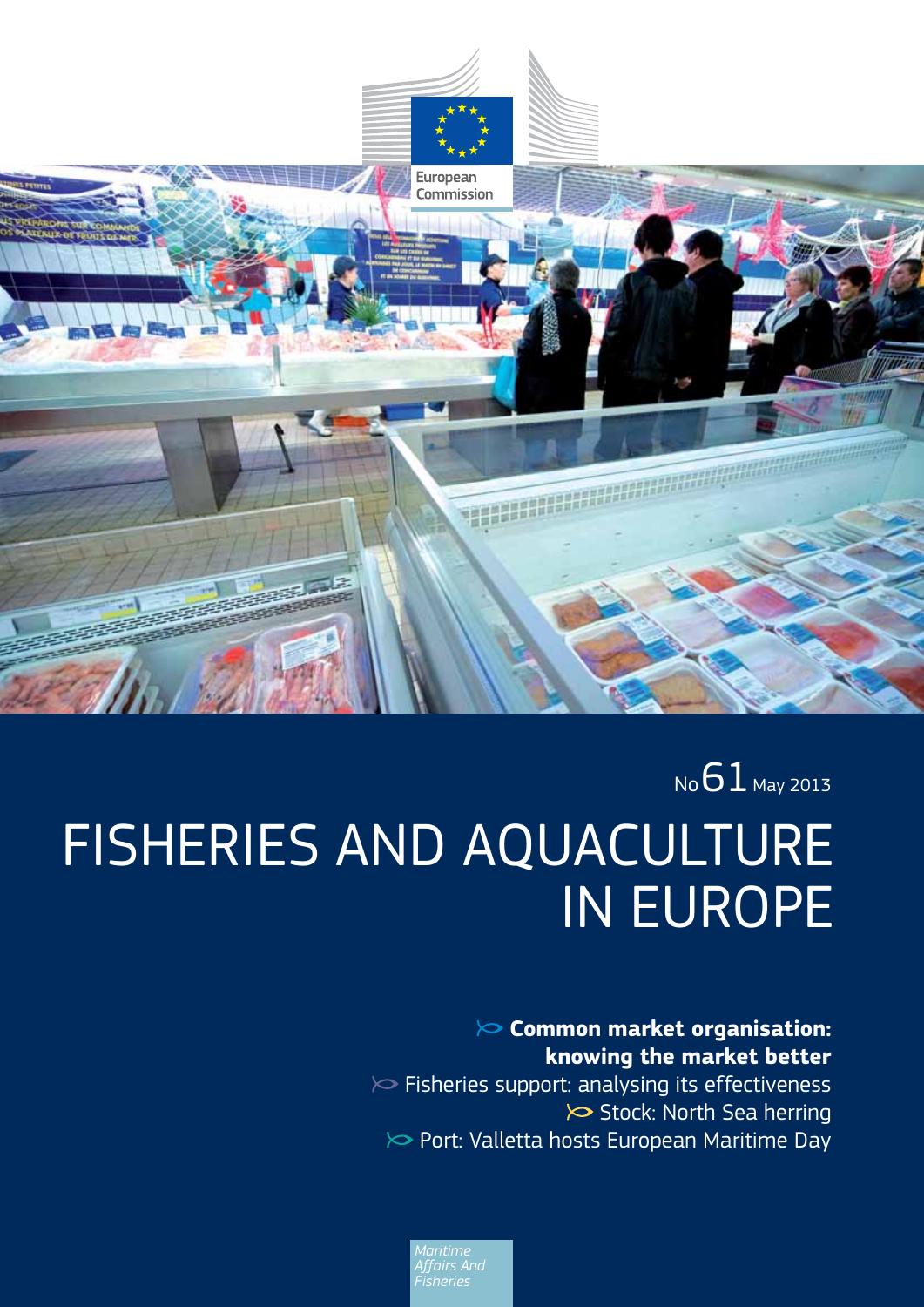

#### Conferences and meetings

NASCO, annual meeting, Drogheda (Ireland), 4-7 June 2013 Website:<http://www.nasco.int> E-mail: [hq@nasco.int](mailto:hq@nasco.int) Tel.: +44 131 228 2551

#### IATTC, meeting of the parties, La Jolla (California, United States), 2-14 June 2013 Website:<http://www.iattc.org> E-mail: [info@iattc.org](mailto:info@iattc.org) Tel.: +1 858 546 71 00

NAFO, annual meeting, Halifax (Nova Scotia, Canada), 23-27 September 2013 Website:<http://www.nafo.int> E-mail: [info@nafo.int](mailto:info@nafo.int) Tel.: +1 902 468 55 90

#### Institutional agenda

#### European Parliament Committee on Fisheries Website:<http://www.europarl.europa.eu>

E-mail: [ip-PECH@europarl.europa.eu](mailto:ip-PECH@europarl.europa.eu) Tel.: +32 2 284 49 09 (Brussels, Belgium) or +33 3 88 17 67 69 (Strasbourg, France)

- $\bm{\cdot}$  10 July 2013, Brussels (Belgium)
- 5 September 2013, Brussels (Belgium)
- $\cdot$  18 September 2013, Brussels (Belgium)

#### Agriculture and Fisheries Council of the European Union

- Website:<http://www.consilium.europa.eu>
- 15 July 2013, Brussels (Belgium)
- 23 September 2013, Brussels (Belgium)
- $\bm{\cdot}$  17-18 October 2013, Luxembourg (Grand Duchy of Luxembourg)

#### 2 CALENDAR

#### 3 EDITORIAL

Smarter selling: a way to fish less

#### 4-7 FACT FILE

Common market organisation: Knowing the market better to boost earnings

#### 8 IN THE NEWS

Commission reviews effectiveness of fisheries support

9 FOCUS

An historic stock in more ways than one

#### 10-11 OUT AND ABOUT

Valletta invests in tourism and maritime leisure

#### 12 IN BRIEF

#### **Note to readers**

We welcome your comments or suggestions at the following address: European Commission – Directorate-General for Maritime Affairs and Fisheries – Information, communication, inter-institutional relations, evaluation and programming Unit – Rue de la Loi/Wetstraat 200 – B-1049 Brussels or by fax to: (+32) 2 297 95 64 with reference to *Fisheries and aquaculture in Europe*. E-mail: [fisheries-magazine@ec.europa.eu](mailto:fisheries-magazine@ec.europa.eu)

- $\cdot$  Website of Maria Damanaki, European Commissioner for Maritime Affairs and Fisheries > [http://ec.europa.eu/commission\\_2010-2014/damanaki/index\\_en.htm](http://ec.europa.eu/commission_2010-2014/damanaki/index_en.htm)
- Application: the European Maritime Atlas > [http://ec.europa.eu/maritimeaffairs/atlas/index\\_en.htm](http://ec.europa.eu/maritimeaffairs/atlas/index_en.htm)
- · Fisheries site > http://ec.europa.eu/fisheries/index\_en.htm
- Maritime Affairs site > [http://ec.europa.eu/maritimeaffairs/index\\_en.htm](http://ec.europa.eu/maritimeaffairs/index_en.htm)
- $\cdot$  A new e-newsletter > [http://ec.europa.eu/dgs/maritimeaffairs\\_fisheries/index\\_en.htm](http://ec.europa.eu/dgs/maritimeaffairs_fisheries/index_en.htm)

*Fisheries and aquaculture in Europe* is a magazine published by the Directorate-General for Maritime Affairs and Fisheries of the European Commission. It is distributed free on request (see subscription coupon on page 12). *Fisheries and aquaculture in Europe* is published five times a year and it is also available on the Maritime Affairs and Fisheries DG website: [http://ec.europa.eu/fisheries/documentation/magazine/index\\_en.htm](http://ec.europa.eu/fisheries/documentation/magazine/index_en.htm) Editor: European Commission, Directorate-General for Maritime Affairs and Fisheries, Director-General.

Disclaimer: Whilst the Maritime Affairs and Fisheries DG is responsible for the overall production of this magazine, it is not responsible for the accuracy, content or views expressed within particular articles.

The Commission has not, save where otherwise stated, adopted or in any way approved any view appearing in this publication and statements should not be relied upon as statements of the Commission's or the Maritime Affairs and Fisheries DG's views.

The Commission does not guarantee the accuracy of the data included in this publication, nor does the Commission or any person acting on its behalf accept responsibility for any use made thereof.

© European Union, 2013

Reproduction is authorised provided the source is acknowledged Cover picture: © Lionel Flageul

*Printed in Belgium* – Printed on white chlorine-free paper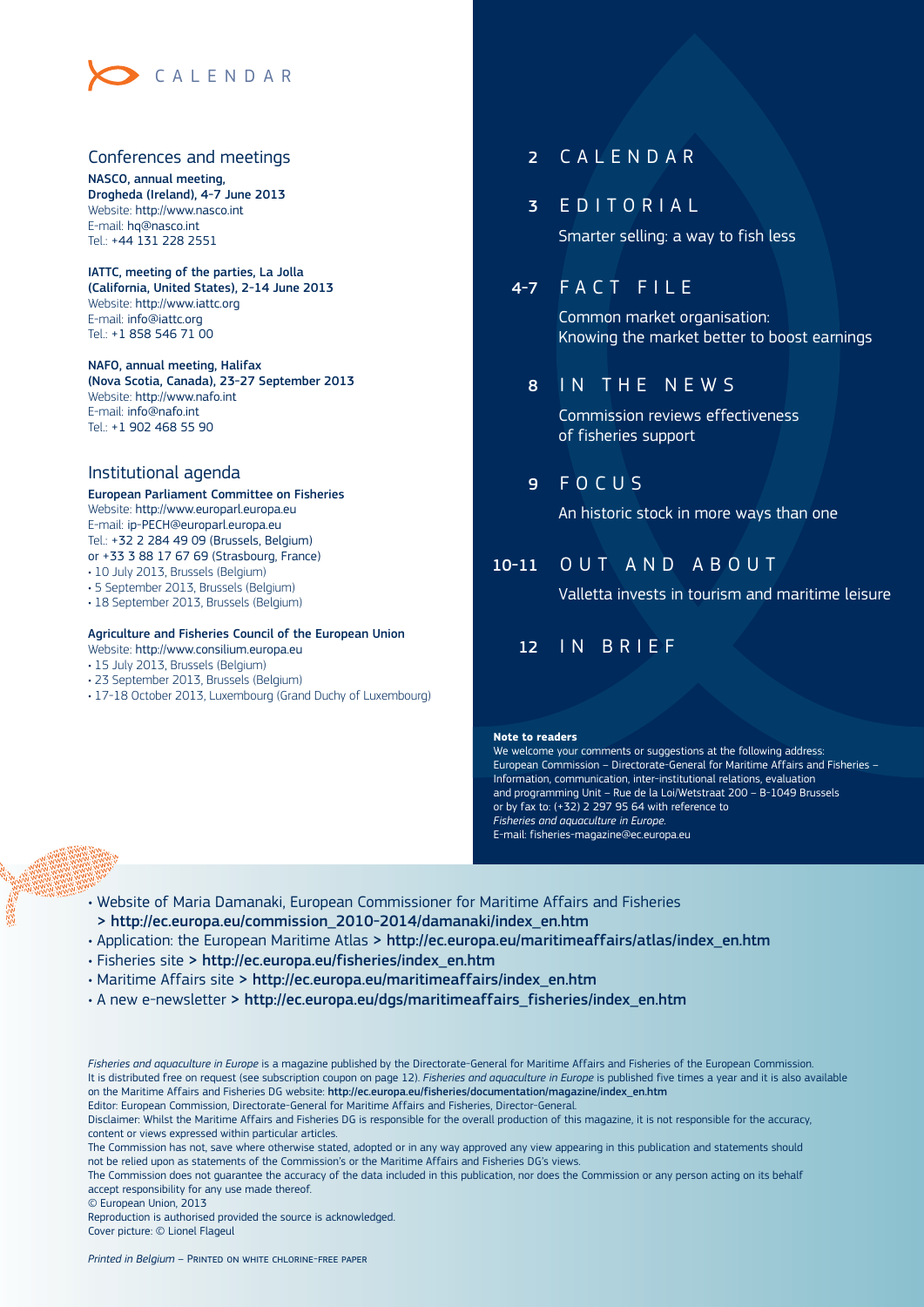### **EDITORIAL**

## Smarter selling: a way to fish less

There are major changes ahead for the common organisation of the markets in fisheries and aquaculture products. The Parliament and the Council have amended the European Commission's proposals and are currently negotiating an agreement. But it is already clear that the sector will soon benefit from two innovative tools: production and marketing plans, on the one hand, and the European Market Observatory for fisheries and aquaculture products, on the other. Both are discussed in detail in this issue's Fact File.

During the 2008 fuel crisis, it became apparent that one way to rein in rising energy costs was for fishermen to increase the profits they made on their catches. There was one obstacle, though: fishermen are primarily producers and take less of an interest in the commercial side of the activity. They fish more in terms of what the sea has to offer – and their quotas – than of what interests buyers. As a result, fishermen are obliged to accept the going rate for what they bring back in their nets, without having the power to act on setting prices.

To gain this power, they need to develop what is referred to as 'economic intelligence'. In other words, they have to become familiar with market mechanisms and, based on this knowledge, add value to what they sell by playing on demand. But to secure this knowledge, fishermen and fish farmers – or at least the organisations that represent them – need access to market data. These data exist but are scattered and not always accessible. It is precisely to address this situation that the European Observatory has been set up as a tool for market transparency.

This is a huge step forward for the sector, which now has the means to analyse its commercial functioning in detail. But tools are only worthwhile if they are used. So the Commission wants to encourage producer organisations to develop commercial tactics and strategies, using, among others, the Observatory.

The aim is to sell smarter. By being more attentive to buyers' demand, fishermen can supply what buyers want and get a better price. Since more than 60 % of fisheries and aquaculture products consumed in the European Union are imported, it is logical to suppose that there is considerable leeway to increase opportunities to please buyers with local products.

But the aim is also to fish less, or in any case to fish more efficiently. By matching their production more closely to buyers' expectations, fishermen will tend more to produce in the aim of 'filling an order', without bringing in goods that will not find a buyer. Obviously, sustainable fishing stands to gain.

The Editor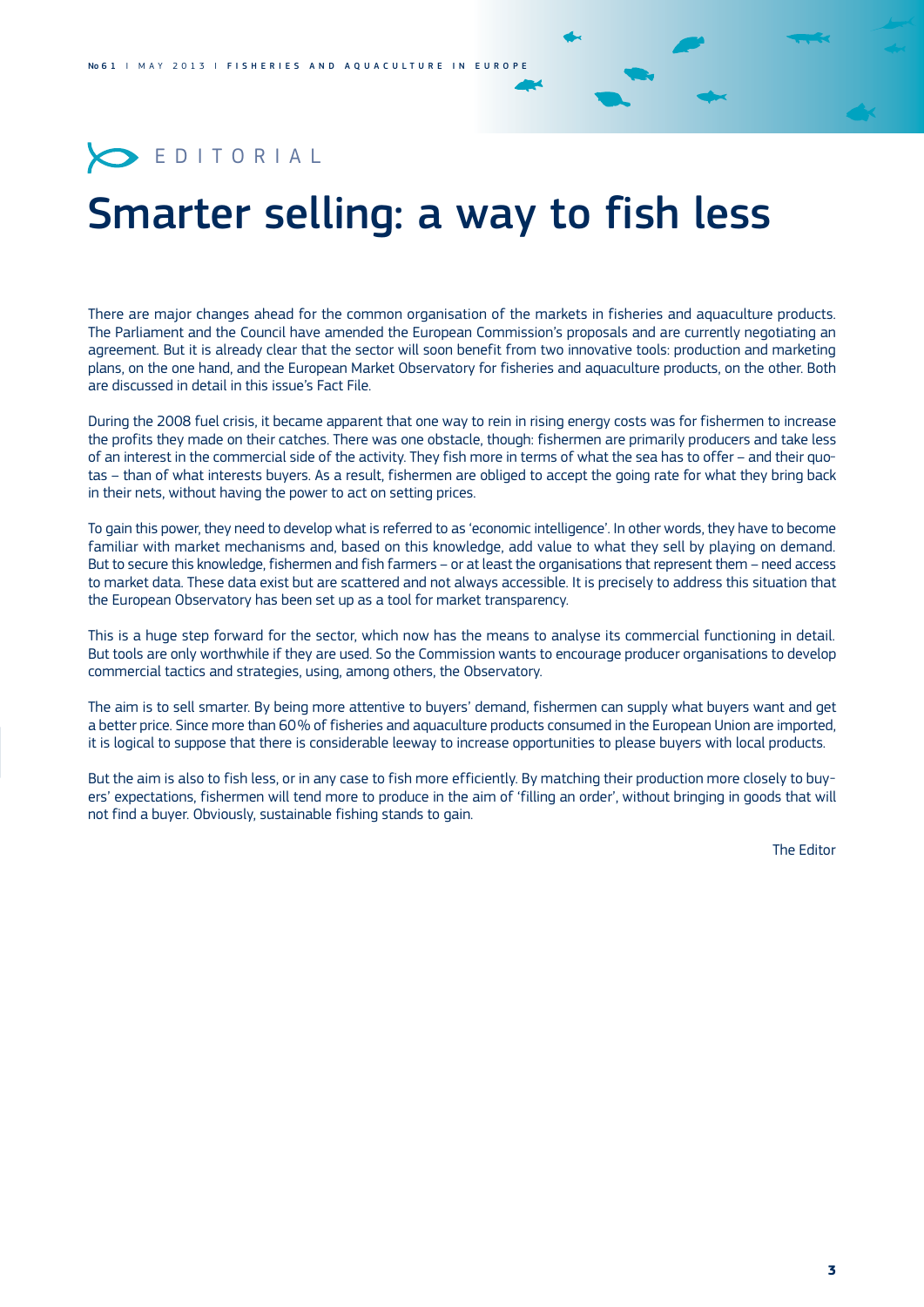

*The objective of the new common market organisation is to incentivise producer organisations to develop real marketing strategies, identify market opportunities and focus more on added value than on volume.*

### **SEACT FILE**

Common market organisation

## Knowing the market better to boost earnings

As part of the reform of the common fisheries policy (CFP), the European Commission wants to empower producer organisations to take a more market-based, commercial, approach. The aim is to 'sell smarter' in order to earn more from fishing opportunities and aquaculture.

The Commission wishes to see producer organisations (POs) adopt a more marketing-oriented approach. In practical terms, that means producing in response to buyers' demand or, even better, anticipating or stimulating such demand. This is the best way to ensure the highest and fairest earnings from their production. To encourage this approach, the common market organisation (CMO) makes new tools available to European Union (EU) producers.

The CMO is an important pillar of the CFP. Since the 1970s, it has provided the general framework for the fisheries and aquaculture sector from the first sale, as soon as products enter the marketing chain. It regulates consumer information (labelling), price support

mechanisms, marketing standards, organisation of the profession, conditions for recognition of producer organisations and interbranch organisations, etc.

It might seem that this has very little to do with sustainable management of resources, the over-riding objective of the CFP. But that is a false impression. Marketing is the real economic and social dimension of the fisheries and aquaculture sector. Prices and sale conditions are crucial for the downstream supply chain.

Appropriate regulations can for example offer preferential market access to products that comply with the rules. They can also help consumers identify sustainable products more easily through clear labelling. The right regulations can ensure that fishermen receive fair earnings for their work by helping them compensate for their limited bargaining power opposite buyers who are increasingly in a position of strength as the result of mergers in the sector, in particular among large retailers.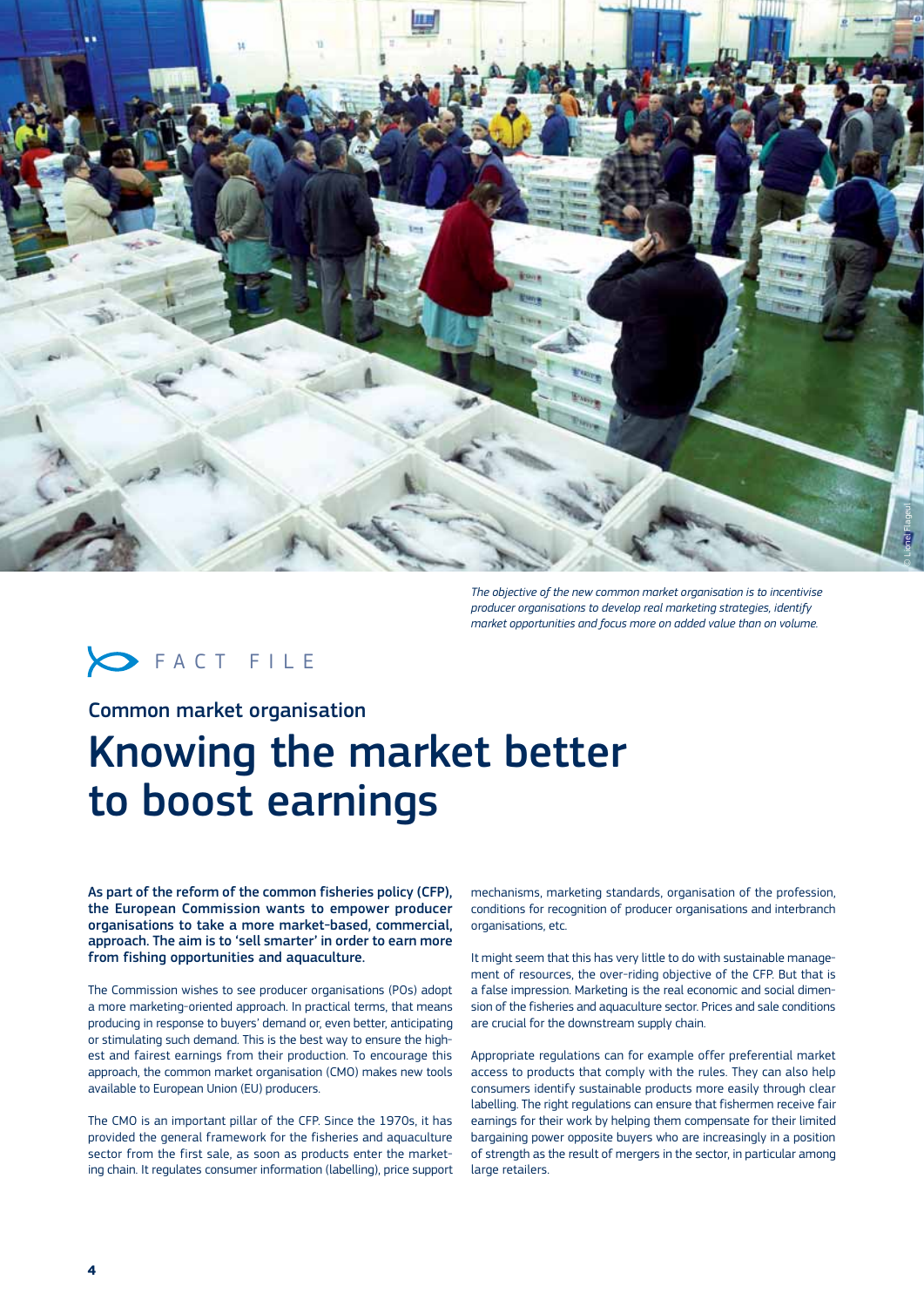The CMO does all that already. But in the context of the CFP reform, the Commission aims to go further: to make market policy a genuine instrument to help producers assume responsibility for the sustainable management of fish resources, whether caught or farmed, and put a premium on their production. Sustainable fishing implies sustainable exploitation of resources, but also the prosperity of fishing and aquaculture businesses and the well-being of coastal communities (and rural areas for fresh water aquaculture).

#### Producer organisations: building capacity

In concrete terms, achieving the aims of the CMO reform (see box) requires different measures to develop the role of POs, improve consumer information (1) and build producers' capacity to act on the market and influence pricing. This Fact File will focus on the latter point.

Underpinning this will to build capacity is a stark finding by the Commission on past shortcomings: *'We have been unable to anticipate or manage market fluctuations. Fishing, more than other food production sectors, is characterised by uncertainty with regard to production conditions and access to the resources. Nevertheless EU supply lacks predictability in terms of volume and quality requested by the demand side. Conversely, EU producers to a large extent do not anticipate market demand in their production planning. This leads to a high volatility of first sale prices.'* (2)

#### **Labelling: choosing fish**

A reform of the policy for fish, crustacean and shellfish markets cannot overlook consumer information. The Commission, based on the characteristics of the European market, proposes to strengthen the differentiation of products placed on the market so as to give consumers the opportunity to make choices based on the most unambiguous and complete information possible. The commercial designation, production method (caught or farmed), catch or production area and date of catch or harvest will be adapted to be more precise, more comprehensible and above all to also cover prepared and preserved products. To make sure, on the one hand, that providing this information is not an obstacle or an excessive administrative burden for producers, and on the other that consumers are confident that the information provided is accurate and verifiable, the Commission took account of the new provisions on traceability of fisheries and aquaculture products. It also proposed to bolster monitoring and followup means in the framework of the European Maritime and Fisheries Fund (EMFF) and maintained the possibility of assisting European producers with all initiatives and processes that encourage unambiguous, robust and appropriate labelling to complement the compulsory information.

#### **Aims of the CMO**

The new CMO regulation proposed by the Commission as part of the CFP reform is currently working its way through the legislative process. It has five objectives:

- $\cdot$  to incentivise the market to support sustainable production practices;
- $\cdot$  to enhance the visibility and attractiveness of European products;
- $\cdot$  to help producers strengthen their bargaining power in the marketing chain;
- to improve producers' understanding of the complexity of the market so that they can tap into more of its potential;
- to simplify administrative formalities.

To sum up: fishermen are never certain of what they will catch; they are even less certain that what they land will suit buyers; and they also tend not to take an interest in what interests buyers. As a result, (fishermen's) supply tends to go merrily along without trying to meet (buyers') demand. When supply no longer matches demand, prices fluctuate significantly.

The problem to be solved is the following. Generally speaking, fishermen are passive when it comes to marketing. From the moment they dock and land their catches, they have no influence on how they are marketed. They do not choose the time of sale (since catches have to be sold right away) or the buyers (with a few exceptions) and they have no influence on pricing. In economic terms, this type of market participant is known as a 'price taker'.

This situation is all the more harmful since it can incentivise producers to fish more to make up for rising energy costs. In today's context of overfishing, this behaviour is obviously not the most appropriate.

#### Objective: smarter selling

By proposing to reform the CMO, the Commission intends to open a new era. It would like to see fishermen and fish farmers become commercial players. It invites them to develop their supply in such a way as to match demand more closely, meet market expectations better and obtain the best possible price.

There is also no escaping the fact that fishermen and fish farmers already spend a lot of time on their work as producers. So, naturally, the Commission proposes to stimulate the collective management of these new tasks by giving POs this role. These organisations are already in charge of organising their members' activities, but will have to be more actively involved in marketing their production.

The goal is for POs to develop real marketing strategies, identify market opportunities and focus more on added value than on volume. In other words, they need to make every effort to sell more effectively, so that fishermen and fish farmers earn more from their fishing quotas and from the capacity of their fish farms.

<sup>(1)</sup> See the Commission's proposals in *Fisheries and aquaculture in Europe,* No 56 June 2012, pp. 10-11.

<sup>(2)</sup> COM(2011) 416 – Proposal for a Regulation on the common organisation of the markets in fishery and aquaculture products, p. 1.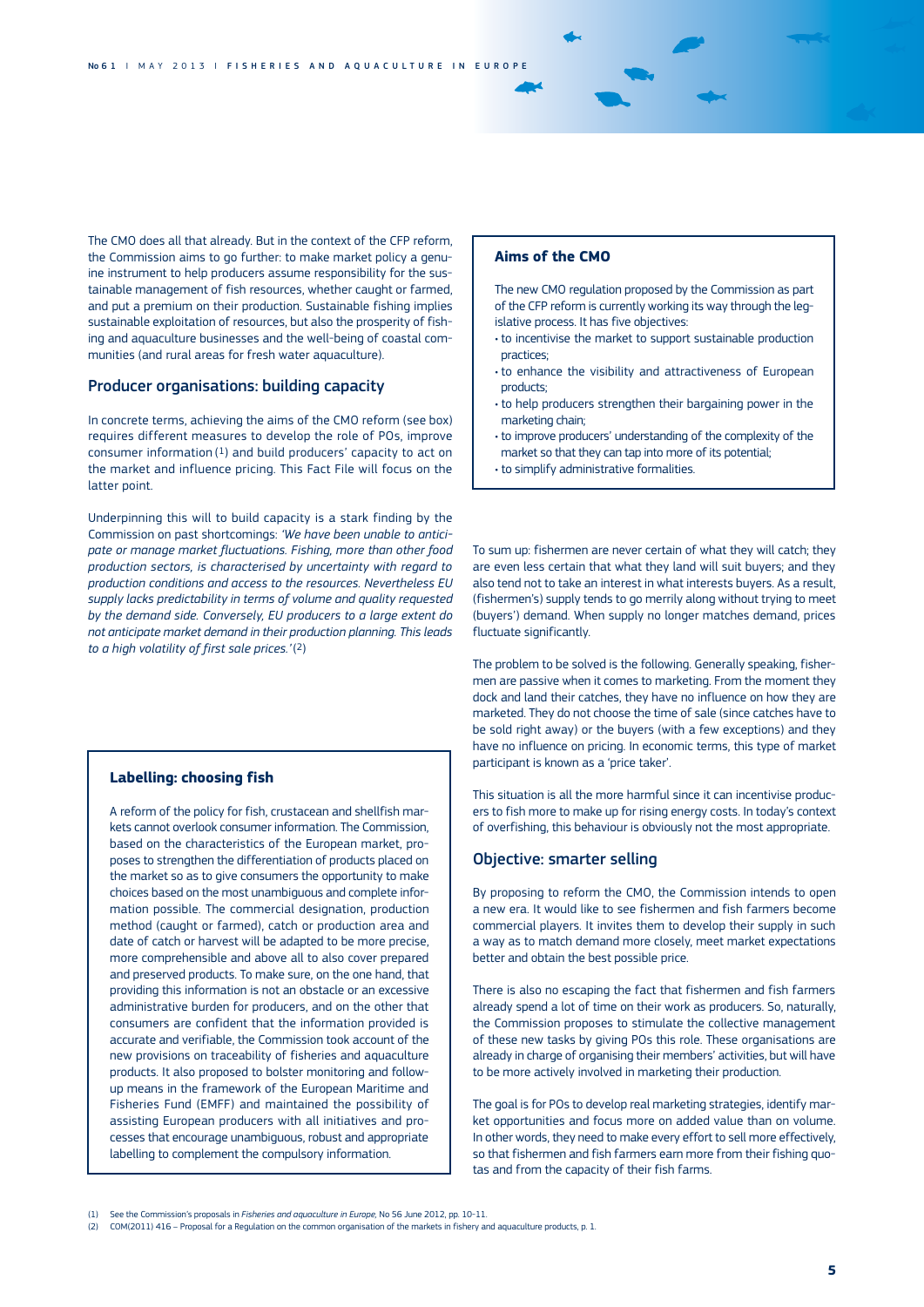#### **Planning production, giving impetus to marketing**

Production and marketing plans should become the key tools of the CMO. The principle underlying these plans is set out in the draft regulation working its way through the legislative process. Once this principle is adopted, the content of production and marketing plans will be detailed in a delegated act that is currently being drafted.

#### Production plans

A production plan is neither more nor less than a business plan, like those drawn up by thousands of companies. Using this tool, the PO will plan, ideally on a multiannual basis, its members' fishing seasons or production cycles in terms of a number of economic and regulatory factors.

The main idea is to programme fishing or harvesting tactically, taking into account the fluctuating demand for different species. The goal is to come to market with a product when demand for this product is high, thus obtaining the best price. Conversely, fishing for a species should be avoided when there are no buyers. The European Observatory will help identify the 'good' and 'bad' periods and will be a valuable tool for this work.

This planning will also have to take on board regulatory requirements. That entails dividing up quotas among fishery undertakings, staggering production in terms of quota use, taking account of nofishing areas and periods defined by multiannual plans, specifying fishing gears, etc.

#### Marketing plans

Marketing plans concern the downstream organisation of the sector. They are not about tactics (matching supply to fluctuating demand), but about encouraging POs to set up and develop a proactive marketing strategy.

Initially, POs will improve their knowledge of markets and the way markets evolve, again with the valuable assistance of the Observatory. In a second phase, the idea will be to plan marketing actions to increase the value of products by anticipating the expectations of wholesalers, major distributors and processors, and by identifying new sales outlets and new customers: fishmongers, restaurants and consumers. These actions can range from a quality process to labelling of a product, communication on a fishery or the promotion of a fishing practice.

The aim is to act on demand. The potential exists. We must bear in mind that the EU imports two thirds of its consumption of fisheries and aquaculture products. So there is substantial room to increase the market share of European fishermen and fish farmers. But it is essential for each one to find the right solution(s) and POs will play a key role.

#### Public aid

To help producer organisations assume these new responsibilities, the Commission proposes to provide financial support. The POs that take on these planning tasks will receive aid from the European Maritime and Fisheries Fund (EMFF). This financial support can be up to 3% of the turnover of all their members. The idea is to enable them to obtain expert help in drawing up and applying production and marketing plans. The Member State will be responsible for reviewing the feasibility of these plans and monitoring their application.

It was therefore only fitting for the Commission to propose to shift from an intervention policy to a capacity-building policy. This means abolishing aid for the destruction of fish and phasing out the storage aid scheme over a five-year period.

Storage aid works as follows: when prices drop below a minimum level (set yearly by the Member State and no longer by the Council), products are temporarily taken off the market and stored until prices rise again. EU financial intervention covers part of the storage costs such as freezing, filleting or any other means of stabilising products for their sale for human consumption.

On the other hand, the Commission is convinced that the new tasks assigned to POs deserve financial and logistics support. It therefore proposes to give them two new, very important tools: on the one hand, production and marketing plans (see box) and on the other, the European Market Observatory for fisheries and aquaculture products, which gives them access to important information on prices and pricing mechanisms (see box).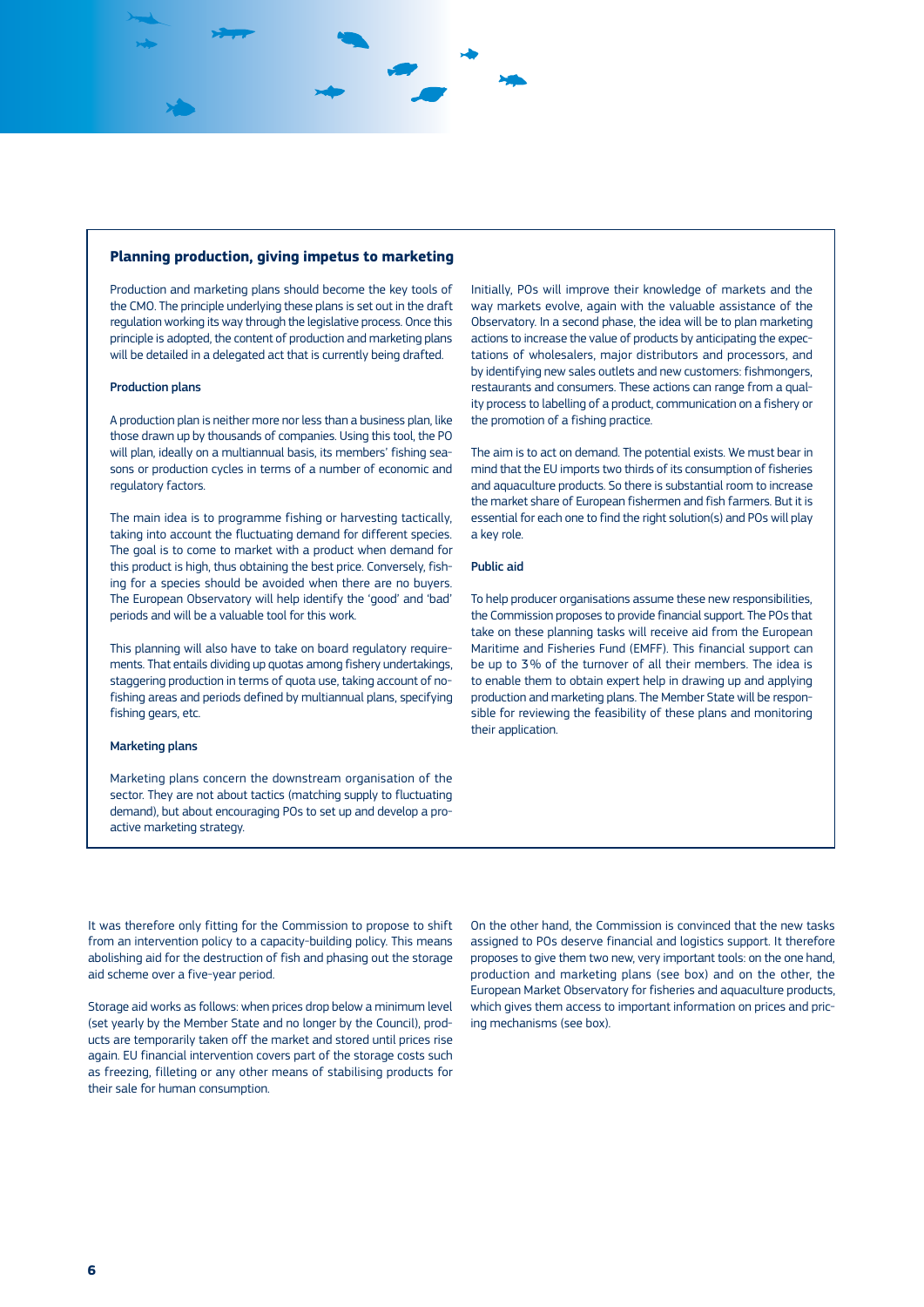#### **Observing, understanding and acting**

The European Market Observatory for fisheries and aquaculture products was inaugurated in April 2013 by Maria Damanaki, European Commissioner for Maritime Affairs and Fisheries, at the Seafood exhibition in Brussels.

In practical terms, this Observatory is primarily a website coordinated by the European Commission and managed by a team of specialists. The site provides access to information on the putting up for sale and marketing of fisheries and aquaculture products. With this tool, users can analyse and understand how prices are set at different stages of the supply chain, from auction to the retailer's shop, in a large part of Europe. For now, this information covers 86 species representing 90 % of EU catches, as well as aquaculture products and imports.

Underpinning this website is a huge database. It contains first sale prices (within 48 hours in some cases) from the principal auctions, wholesale prices, retail prices, import volumes and prices, etc. Up until now, these data were scattered, contained in incompatible formats, in different languages and not always accessible. Now they are harmonised and can be accessed by all types of users through a single point of access, at no cost and in four languages (English, French, German and Spanish).

The Commission's objective is to improve market transparency. This means giving fishermen and fish farmers – and more specifically POs – the information they need to develop marketing strategies. This tool will help them identify market opportunities in order to sell their products at the best price.

For example, based on a sales history, POs will know the periods of the year when hake gets the best price and which auctions bring in the highest prices. By researching on buyers, volumes and so on even further, they can also gain a better understanding of why these prices vary and develop strategies to cash in on them.

#### Three types of services

Based on these data, the Observatory offers three types of services.

• Static information – The Observatory will provide information on European markets in monthly and annual publications, both of which can be downloaded from the site. The monthly publication will present a general macroeconomic background covering everything that might be of interest to the fisheries and aquaculture products market (price of fuel oil, exchange rates, market supply, imports, etc.) and will then present structured data extracted from the Observatory's database (distribution chain studies, country studies, consumption statistics, etc.).

## FUMOFA

EU Market Observatory for Fisheries and Aquaculture Products



the supply chair



DISCOVER YEARLY<br>STRUCTURAL DATA<br>offering extructive<br>information on price. alue, and yol

ducts a

- Predefined queries The website proposes a number of standard searches of the database. Users can select a country and a species, for instance, and obtain an overview of prices in a range of ports for the past week and a comparison with those for the preceding week and the same week of the previous year, with percentage changes shown. Similarly, they can access data on wholesale markets, intra-EU trade, volumes of imports, etc.
- Ad-hoc queries Users can select and use the data that interest them via a more complex interface that provides access to all possible search combinations.

Although professional organisations are the Observatory's main users, the information it provides can also interest researchers, fisheries economists, journalists and all public administrations. Public administrations will be able to investigate rapidly a collapse in prices, for example, by checking whether it is a recurrent phenomenon or a structural problem, or analyse and accurately measure the impact of a variation in fishing opportunities.

The Observatory does more than just make data available. It also aims to initiate market studies and case studies. Improving market transparency also involves disseminating information and drawing attention to certain phenomena.

The European Market Observatory for fisheries and aquaculture products: <http://www.ec.europa.eu/fisheries/market-observatory>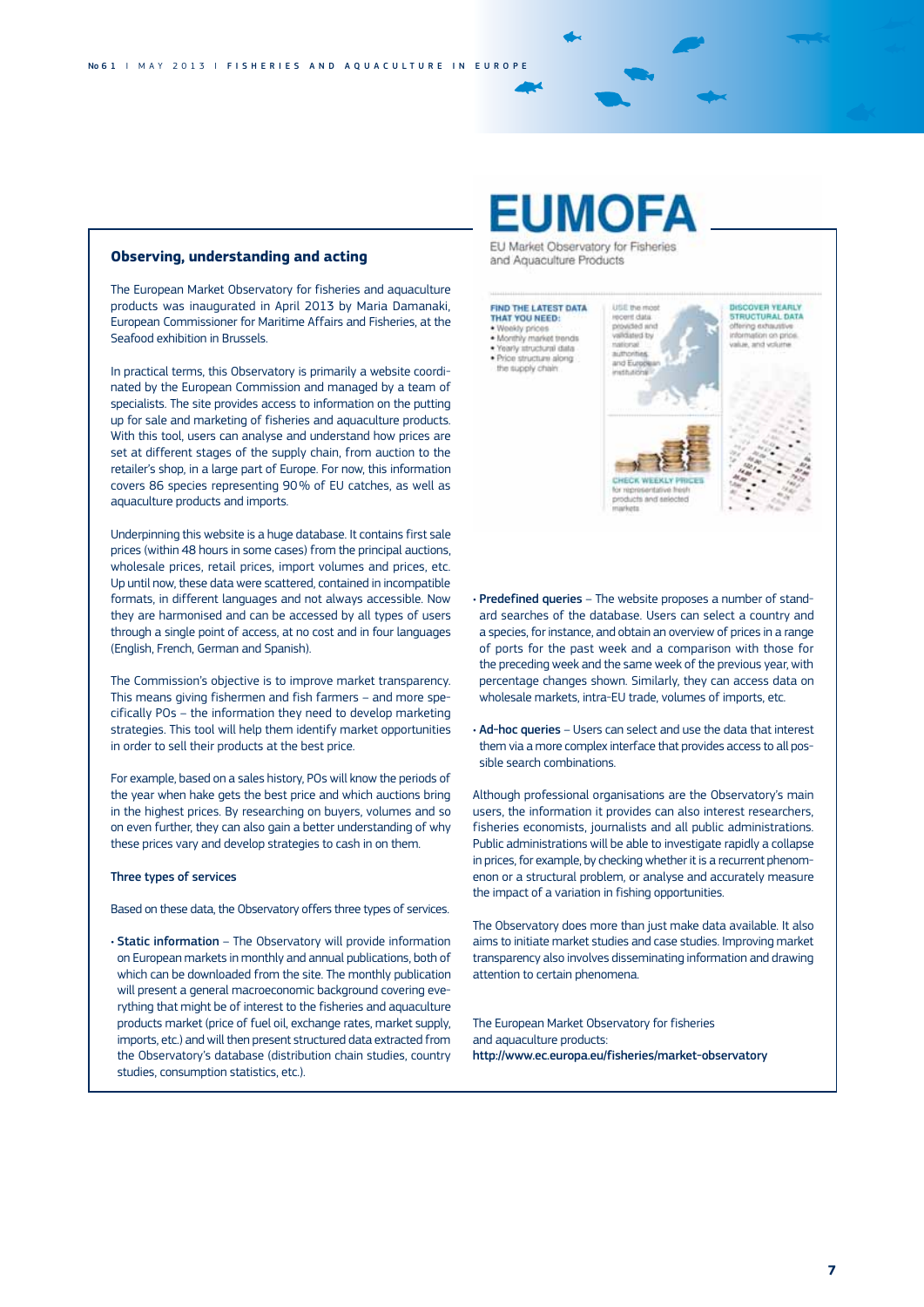### O IN THE NEWS

## Commission reviews effectiveness of fisheries support



#### Has EU aid to the fisheries sector achieved its objectives? The European Commission answers this fundamental question in its fifth annual report on the implementation of the European Fisheries Fund (EFF).

The European Fisheries Fund (EFF) is the financial instrument of the common fisheries policy (CFP). It entered into force in 2007 and its programming period draws to a close at the end of this year. The EFF will be replaced by the European Maritime and Fisheries Fund (EMFF), the governing rules for which are currently being negotiated by the European Parliament and Member States.

The EFF's objective (like that of the EMFF) is to support projects that help steer the fisheries sector in the direction outlined in the CFP – namely towards sustainable fishing that:

- manages healthy and productive stocks with minimal environmental impact;
- contributes to the economic viability of undertakings; and
- assures the well-being of fishing communities.

It is therefore essential to ensure that the support provided within this framework since 2007 has indeed contributed to these objectives. This is the task carried out by the Commission in its report, which reviews the most important types of expenditure under the EFF's four priority axes.

The report findings focus on some of the most important measures implemented under the four main axes of the EFF, including adjustment of the fleet (Axis 1); aquaculture, processing and marketing, inland fishing (Axis 2); measures of common interest (Axis 3); and sustainable development of fisheries areas (Axis 4).

#### Scrapping, aquaculture, processing and energy

Subsidies for scrapping represented 56 % of EFF payments under Axis1 (EUR 202 million according to the latest information available). The objective of scrapping is to reduce the number of fishing vessels so as to adapt fishing capacity to the available resources. Therefore it should focus on fleets exerting high pressure on stocks which are in bad shape. However, the evidence available indicates that scrapping often benefits vessels that are in economic difficulties rather than those which have the most impact on fish stocks. This is also evidenced by the fact that over half of all vessels taken out of the EU fleet register did not receive any public funding. The Commission has launched a study intended to analyse the effectiveness, efficiency and proportionality of scrapping in the Financial Instrument for Fisheries Guidance (FIFG) and EFF. Results are expected by autumn 2013.

Aquaculture and the processing industry account for the majority of EFF funds earmarked under Axis 2 (around EUR 300 million respectively). The analysis concludes that despite investments targeted at improving production capacity, overall production by the top producing countries has not necessarily increased. As far as jobs are concerned, the processing industry, which employs over 140 000 people, has recorded positive growth of 3%, whilst there has been limited growth in the aquaculture sector.

The analysis also examined the effectiveness of different methods used to promote energy efficiency in the fishing sector. In addition to fuel subsidies, EFF projects have included supporting changes to fishing gear and designing vessels and equipment which reduce fuel consumption. Whilst subsidies have helped in tackling high fuel prices; fishermen have also found other ways to consume less fuel, notably through speed reduction and rationalisation of their movements. The success of such methods is evident: marine fuel prices rose by 37.5 % in 2010 compared to 2009, whilst the energy bill of the EU fishing fleet rose only by 11 % in the same period.

Early results show that projects promoting the sustainable development of fisheries areas (Axis 4) are starting to bear fruit after quite a slow start. In 2011, an additional 1 000 projects, focusing on diversifying local economies and adding value to fisheries products, were selected in fisheries areas. This number grew further in 2012 thanks to the increase in the number of fisheries local action groups (FLAGs) supporting local beneficiaries in developing and implementing these projects.

These findings underpin many of the proposals put forward by the Commission in its legislative proposal for the EMFF. In the context of the economic crisis and the sustainability objectives of the CFP, the aim of the EMFF is to learn lessons from the past and direct public subsidies to where they will be most efficient and effective.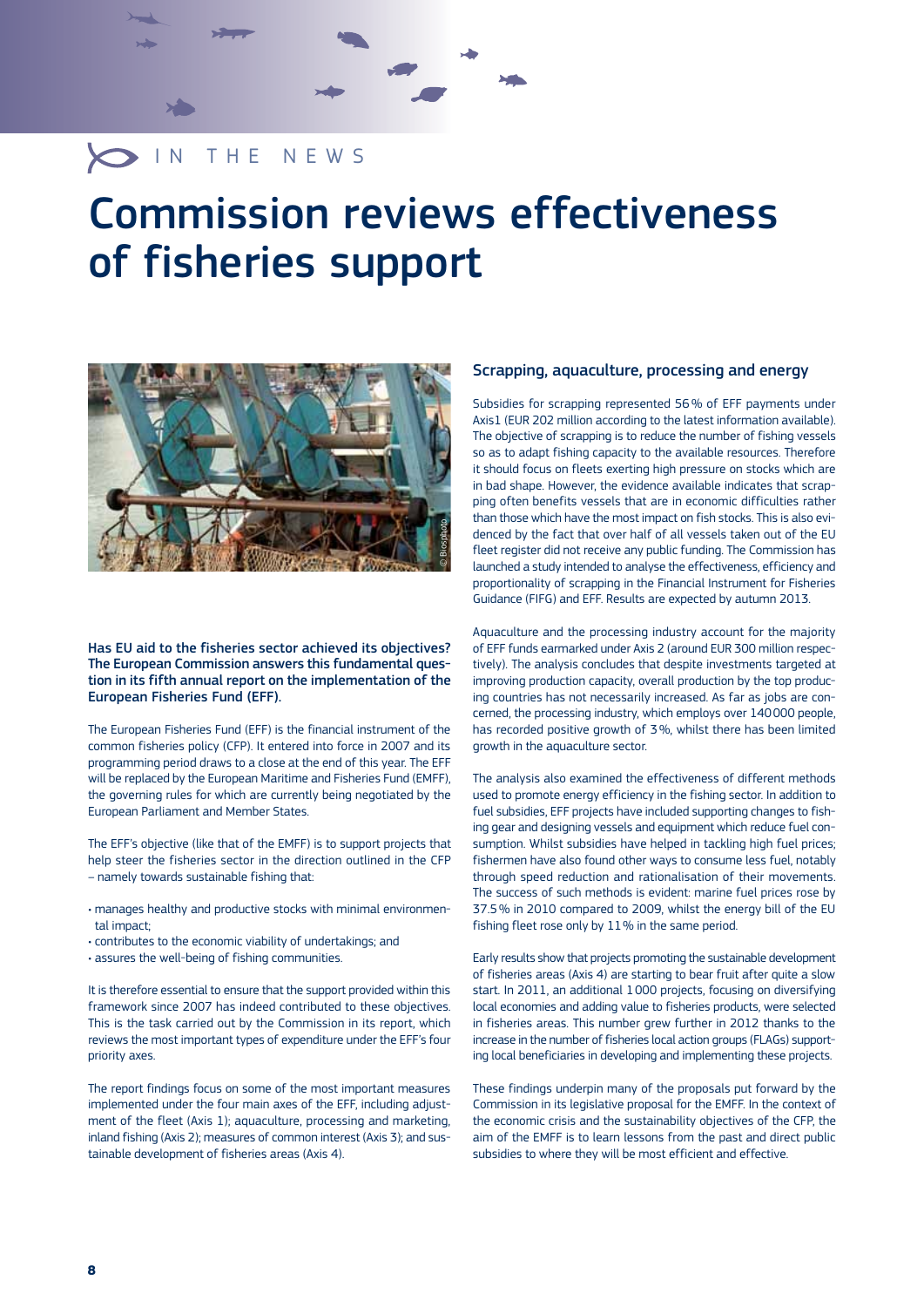### **OFOCUS**

## An historic stock in more ways than one

The North Sea herring stock has been commercially fished since the Middle Ages. Its sustainability was seriously threatened twice during the last half century. However, the first multi-annual plan in European waters, launched together with Norway in 1997, has brought this stock back to optimal productivity.

Multi-annual plans have stood the test of time; most of those implemented in European waters since 1997 have produced results. That is why the European Commission, as part of the reform of the Common Fisheries Policy, has proposed bringing them into general use in all fisheries in European waters. In this context, *Fisheries and aquaculture in Europe* takes a look at the oldest of these plans: the North Sea herring plan.

This stock is targeted by large fleets of pelagic trawlers and purseseiner vessels. It provides the raw material for a prosperous processing industry based primarily in Scotland, the Netherlands, Denmark and Norway. Herring is rarely eaten fresh, and depending on the country, it can be served in different ways, such as smoked, in marinated fillets, or as soused herring. Young herring are also caught as by-catches in industrial fisheries that target sprat.

These intensive fisheries led to the collapse of the herring stock in European waters in the 1970s. Despite a rapidly declining biomass since the 1960s, fishing remained intense until the mid-1970s. Since herring live in very large shoals, a decrease in biomass does not necessarily have the effect of making it harder to locate schools of herring, as it does for species that do not shoal. Fishing therefore continued at the same level. In 1976, the stock came close to collapse: fishermen brought in only 175 000 tonnes (compared with one million 10 years earlier). The fishery was closed in 1977. Activity gradually resumed subsequently, and catches increased to 700 000 tonnes in the mid-1980s.

#### First European multi-annual plan

In 1996 the stock was on the verge of collapse once again. Fishing pressure had been maintained at the same level despite shrinking biomass. Quotas were reduced during the year. The European Union and Norway, which share the stock, then decided to draw up the first multiannual management plan in the history of European fisheries.

The plan came into force in 1997. It was re-assessed and renewed in 2004. It is based on catch limits calculated in terms of a mortality rate per fishery that assures maximum sustainable yield. The total allowable catch (TAC) may not vary by more than 15 % from one year to the next, to guarantee a degree of stability of exploitation. In just a few years, the plan succeeded in bringing the stock back above the precautionary level and restoring the principles of sustainable fishing. Certain fisheries exploiting this stock have even been awarded a sustainable fishing label.



*Multi-annual plans have stood the test of time; most of those implemented in European waters since 1997 have produced results, such as the North Sea herring.*

There is another side to the coin, however. The 15 % rule prevents an increase in the TAC at the same rate as any increase in the stock. As a result, the stock is fished well below the maximum sustainable yield level today. The European Union and Norway are therefore considering revising the 15 % rule. Before taking a decision, they are awaiting the opinion of the scientific community, requested recently through the International Council for the Exploration of the Sea (ICES). Based on that opinion, the two partners will develop the new plan, expected to enter into force in 2014.

Managers still need to keep a close watch on the situation as stock developments are a combined result of fishing activities and other, natural processes. The stock has suffered a long period of poor recruitment, with abnormally low numbers of young herring surviving to enter the stock since 2001. The causes of this continually poor recruitment have not been identified, but may be related to changes in the marine environment. The possibility of events such as this must obviously be taken into account in drawing up the plan, and in the criteria used to set annual quotas, so as to ensure that North Sea herring fisheries remain sustainable.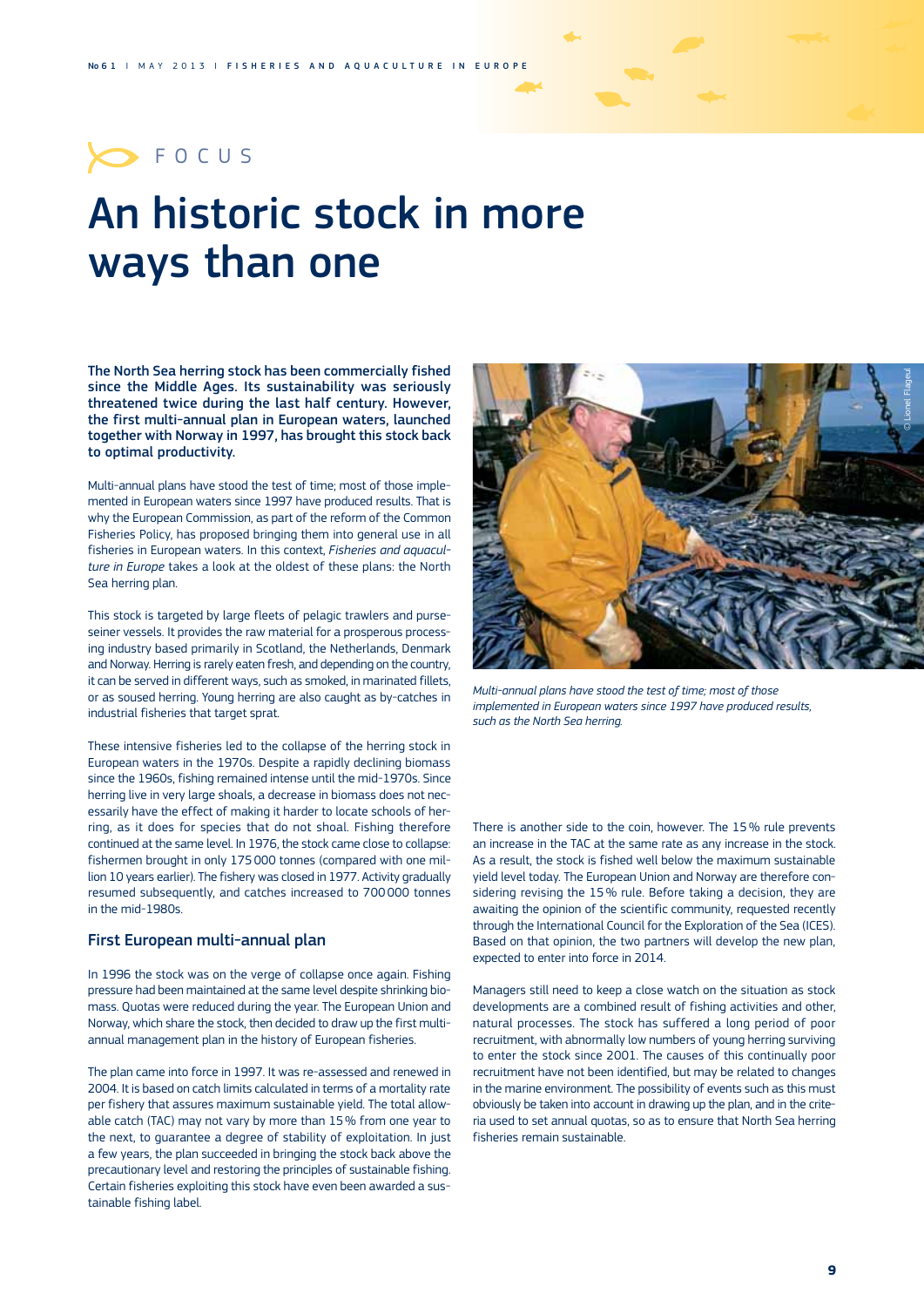### OUT AND ABOUT

## Valletta invests in tourism and maritime leisure

The historic quays of Valletta, the capital of Malta, will play host to this year's European Maritime Day. This year's event will be dedicated to maritime and coastal tourism, a very apt theme for the Maltese capital, whose port is being developed around tourism and maritime leisure.

When the Knights Hospitaller took possession of Malta in the early 16th century, its ports were the only advantage they saw in this cluster of arid islands lost in the middle of the Mediterranean. In fact, looking at a map of this archipelago, it's almost as it was designed by nature itself, with its natural harbours, many beautiful coves that cut deep inland, sheltered from the waves, wind and enemies coming from the open sea.

Valletta is a product of this maritime and military heritage. Intent on placing themselves and their fleet out of their Ottoman enemy's reach, the Knights founded a new fortified city on the peninsula that separates Malta's two main ports, Grand Harbour in the south and Marsamxett in the north.

The result of building a new city from the ground up is a labyrinth of buildings, quays, warehouses, forts and walls, most of which date back to the 16th and 17th centuries. An austere and grandiose beauty emanates from this ochre-coloured, homogenous ensemble. Add to that a warm Mediterranean climate and a fascinating artistic heritage and it is easy to understand why Valletta is such an important tourist attraction. It is this asset the Maltese have decided to invest in when developing their capital's port.

Until half a century ago, Grand Harbour was Malta's principal port. It was used more as a military than a commercial port, thanks to its central location in the Mediterranean on the maritime route linking Western Europe to the Middle East. When the United Kingdom took control of the island in 1800, the port became a key strategic staging post en route to India, a route that became entirely sea-based with the completion of the Suez Canal in 1869. At the end of the colonial period, in 1964, Malta won its independence.

#### Tourism and maritime leisure

After the Second World War, the face of Malta's port changed. Its military importance diminished and Grand Harbour's configuration was not suited to hosting modern maritime freight. In the 1980s, a new commercial port came into operation in Marsaxlokk, in the southern part of the island. This more accessible and deeper port became Malta's energy hub and a major hub for container traffic in the Mediterranean. In Grand Harbour, commercial activities dwindled

to just a few quays dedicated to bulk cargo (construction materials, grain) and three repair and maintenance shipyards. Other infrastructure fell into disuse.

*'Until around ten years ago, you would never have come to stroll around this part of the port',* explains John Portelli, CEO of Valletta Cruise Port, referring to the port's northern shore. *'The warehouses had partially collapsed. The quays had become a motorway and was walled seaside. Nothing about it was pleasant.'*

The port authorities quickly came to the conclusion that the future of Valletta's two ports lay in tourism and maritime leisure. Visitors arriving there today see this immediately. They can still see cranes and cargo ships south of Grand Harbour, but their eyes are immediately drawn to the marinas filled with yachts and sailboats of all sizes, and by the comings and goings of tour boats making the rounds of the site and its surrounding areas. Visitors will also be amazed by the huge cruise ships anchored at the foot of the city walls, from which streams of tourists descend.

This development began in the 1980s when the first marina was built in Marsamxett and later in the early 1990s, when a quay was built to accommodate cruise ships. Within just a few years the marina was overloaded and more and more cruise ships were making Valletta a port of call. The possibility of building new infrastructure therefore had to be considered. It was at this point that a strategic decision was taken.

*'At the end of the 1990s, the government decided that the port authority should evolve from its role of operator to become a regulator',* explains Christopher Farrugia, Senior Infrastructure Manager at Transport-Malta, the government agency that manages Malta's transport. *'It was decided that port operations should be privatised, starting with the cruise port, for which a 65-year concession was granted in 2001.'*

The Valletta Cruise Port concession is not limited to port operations. It covers an area of nearly five hectares filled with 17th century warehouses that are being renovated and developed by the operator. The result is what is now known as Valletta Waterfront, an urban development site that has won numerous international awards. Wharfs, shops, bars, restaurants and an impressive range of visitor-focused businesses and services such as banks, a tourism office, pharmacies and telecommunications services are available along a 300-metre promenade. The historic baroque architecture has been preserved in the renovations.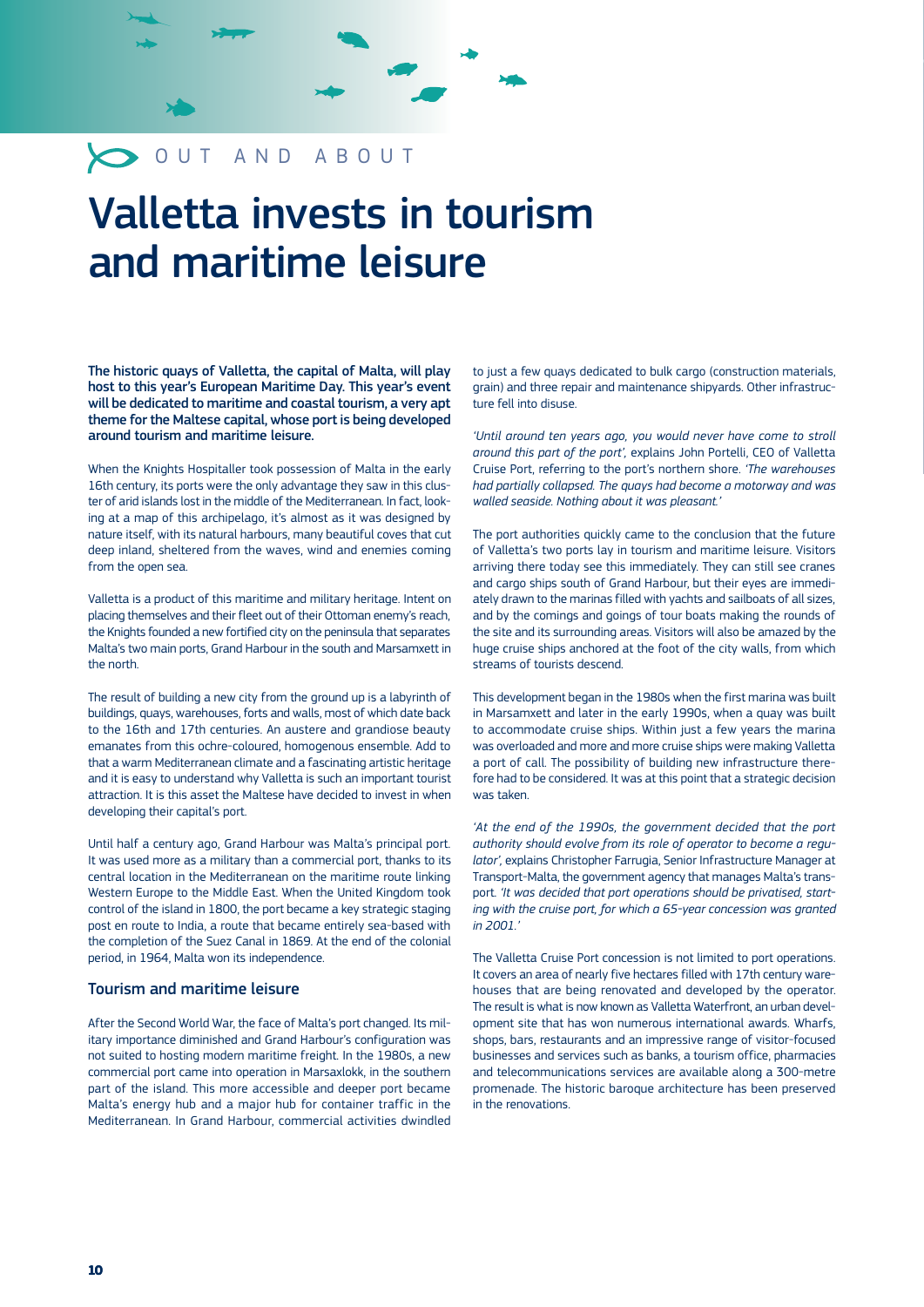

*The European Maritime Day 2013 will be dedicated to maritime and coastal tourism, a very apt theme for the Maltese capital, whose port is being developed around tourism and maritime leisure.*

#### Valletta rediscovers its port

*'This renovation kick-started the regeneration of the city and its port area',* says John Portelli proudly. *'All this restoration work started from what was done here.'*

The rest of Grand Harbour has indeed followed this move to develop new uses for existing sites, encouraged by initiatives by other port concession holders. A new marina is being built on the creek in Birgu, which will regenerate a neglected neighbourhood that nevertheless possesses first-rate attractions, such as San Angelo Fort and the National Maritime Museum. In 2006, the cargo terminal was redeveloped for a range of uses, in order to supplement the cruise liner port during peak periods. Quays are being redesigned in Lascaris and Isla, also to help increase ship accommodation capacity. In the future, the area currently occupied by the power station, which is nearing the end of its useful life, will also be restored and given new uses. Marsamxett is also participating in this development, specialising in leisure and passenger transport.

Meanwhile, Transport-Malta is investing in infrastructure, with partial support from various European Union funds. The government agency wants to help revamp the city, which will benefit from its status as European Capital of Culture in 2018. Historical infrastructure is being restored, including the lighthouse and the breakwater; links between the port and the city are being improved, with road repairs, the introduction of a hop-on/hop-off bus service and the installation of a lift providing direct access between the port and the city above. The latest development is the entry into service of two ferry lines to enable pedestrians to cross Grand Harbour and Marsamxett.

#### **Valletta hosts European Maritime Day 2013**

The 2013 European Maritime Day Conference will encompass a number of events, workshops and sessions focused this year on coastal development and sustainable maritime tourism in the wider context of Blue Growth. It will be an occasion to reflect on how to make Blue Growth happen through sustainable tourism, connectivity and coastal management. There will be a special focus on the Mediterranean Region and its maritime relations with neighbouring countries. The Conference will take place on 21 and 22 May 2013 at the Mediterranean Conference Centre in Valletta.

For more information, go to: <http://ec.europa.eu/maritimeaffairs/maritimeday/> index\_en.htm

These investments have not only given fresh impetus to Malta's port development, but they also have an economic impact. Between 2001 and 2012, the number of cruise tourists visiting Malta rose from 175 000 to 608 786. These tourists eat in restaurants, visit museums, discover tourist attractions and take excursions. According to the most recent statistics, tourist activity has led to the creation of 2 000 direct jobs, primarily in the capital.

The challenge now is to convince these tourists to stay longer than just one day, which is why Valletta Cruise Port will be promoting a stopover in Gozo, the archipelago's second largest island, while Transport-Malta is making it easier to reach the capital's outlying areas and other tourist attractions on the island.